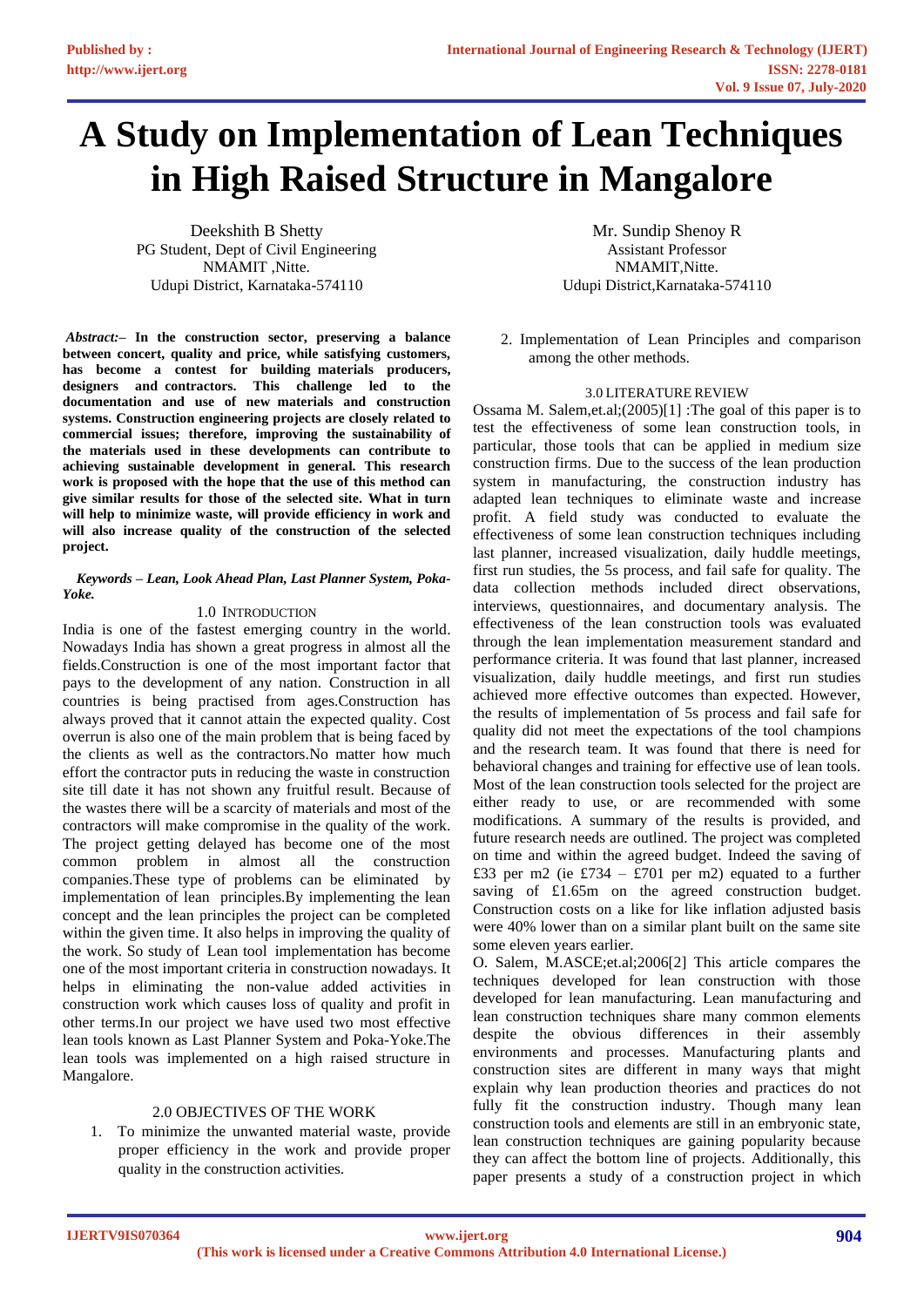specific lean construction elements were tested. Each technique was evaluated in terms of its impact on the performance of the project. Based on the findings of the study, a new "lean assessment tool" is proposed to quantify the results of lean implementations. The assessment tool evaluates six lean construction elements: last planner, increased visualization, huddle meetings, first-run studies, five S's, and fail safe for quality. This paper provides a simple and comprehensive approach that is transferable to any construction project.The benefits of the implementation were tangible: the project was under budget and three weeks ahead of schedule, and subcontractors were more satisfied with their relationships with the GC. The average PPC value was 76%, 20 points above the initial performance. No major injuries occurred during the project, and the incident rate was below that for similar projects in the same company. Most of the planners associated the performance of the project with the implementation of the lean construction techniques, and they would like to continue with most of the tools. In particular, they enjoyed the learning process involved in the new approach of lean construction.

Ramin Sadri, Pouya Taheri,et.al; (2011)[3] ;This study shows that the estimated costs of rework in construction is almost equal to 4-5% of the contract value. The study also highlights how Poka-Yoke implementation in construction site helps us to eliminate the waste caused by errors. A case study was also conducted on an actual building project in which a trolley hoist was used to haul bricks between the ground level and various floors. The case study proved that by a small investment a simple Poka-Yoke technique can bring about a drastic change in productivity. It also helped in reducing the project time and a cost in a period of few days

Gao Shang,et.al; (2014)[4] ;By this study we can say that the Last Planner System is known as a production planning system designed to produce predictable and reliable workflow, but has not been much discussed in the context of the Chinese construction industry. This paper is arguably one of the pioneering studies to investigate the implications of LPS for the planning system employed in Chinese construction firms. By reviewing the current project planning practices at Chinese construction projects, this study uncovers several areas of common ground between LPS and the Chinese way of project planning. Structurally, both contain similar hierarchical components for the different levels of details for plan needs. However, several crucial elements of LPS, the look-ahead plans and PPC in particular, were not commonly seen in China. Apart from the technical aspects, the most significant difference appears to lie in the soft factors: for example, Chinese PMs do not empower foremen to take ownership of project planning with commitments built in. Having identified these differences, the SWOT analysis was carried out to investigate potential factors that might impact LPS implementation in China.

Ase I. Nestebya,et.al; 2016[5] The presence of the challenges relating to BREEAM-NOR in projects identified in the preliminary literature study were confirmed in the case study. Furthermore, the overall findings from the same study are also consistent with the performed research. Statements from conducted interviews in the BREEAM-NOR projects support the theory that they are governed by a push-strategy

from management. They also showed that BREEAM-NOR and LPS run as two parallel components in the project. Based on the research in this article, the conclusion is drawn that BREEAM-NOR should without further complications be possible to integrate into the LPS-system of a project. This will help turn the push strategy towards pull-strategy. A prerequisite is that the LPS-structure applied in the project is optimized, which is not the current situation in the studied projects. Even though today's situation does not portray an optimal implementation of LPS, it has been confirmed through interviews that LPS has had a positive effect on the projects. It was deemed a useful planning tool and had increased involvement of all squad bosses. This substantiates the preliminary study's conclusion and strengthens the notion that the positive pull-effects of LPS can reduce the pushrelated challenges of BREEAM-NOR projects.

Piotr Nowotarskia,, Jerzy Pasawskia,et.al;2016[6] The study shows that Construction sector is in general characterized by frequent deadlines delays, budget overruns and problems in maintaining proper quality. To prevent such problems, a common practice is to transfer the management methods used successfully in production industry. The paper presents the idea of introducing Lean Management methodologies in chosen construction processes and the purpose of the study is to show how Lean Management can influence the total cost of selected process of managing storage area on the construction site. Article is based on the study conducted by authors on the construction of office building in Poznan (Poland) city center, where proposed new approach to management was introduced and tested. Authors performed deeper analysis on introducing proposed methodology into 3 processes: column concreting, storage area management and scaffolding ordering. In the article authors focused their attention on economic aspects of introduced changes into one of them: storage area management, showing how proposed different style of management can influence costs of analyzed processes. Lean methodologies are used to assess the risk problems and find suitable solution which will influence on reduction of the total time and cost of analyzed works.

Oluwatosin Babalola,et.al (2018)[7]:The study shows how the implementation of lean principles and approaches is gaining grounds in the construction industry globally. However, there is no clear understanding of the number and categories of lean practices implemented and the benefits associated with it in the planning, design and construction of building and infrastructure projects. Totally, 103 documents published between 1996 and 2018 were reviewed and their contents analysed using descriptive statistics and content analysis. A total of 32 different lean practices categorised into design and engineering; planning and control; construction and site management; and health and safety management were identified. The review also found that the last planner system and just-in-time were the top two most implemented lean practices and about 20 different economic, social and environmental benefits were linked to the implementation of lean practices in the construction industry.

M.Dhivakar,Karthick,et.al (2018)[8]:The research involved the identification of the key wastes along with their sources using a questionnaire based survey. As obtained from the analysis of questionnaires collected, Delays and Rework were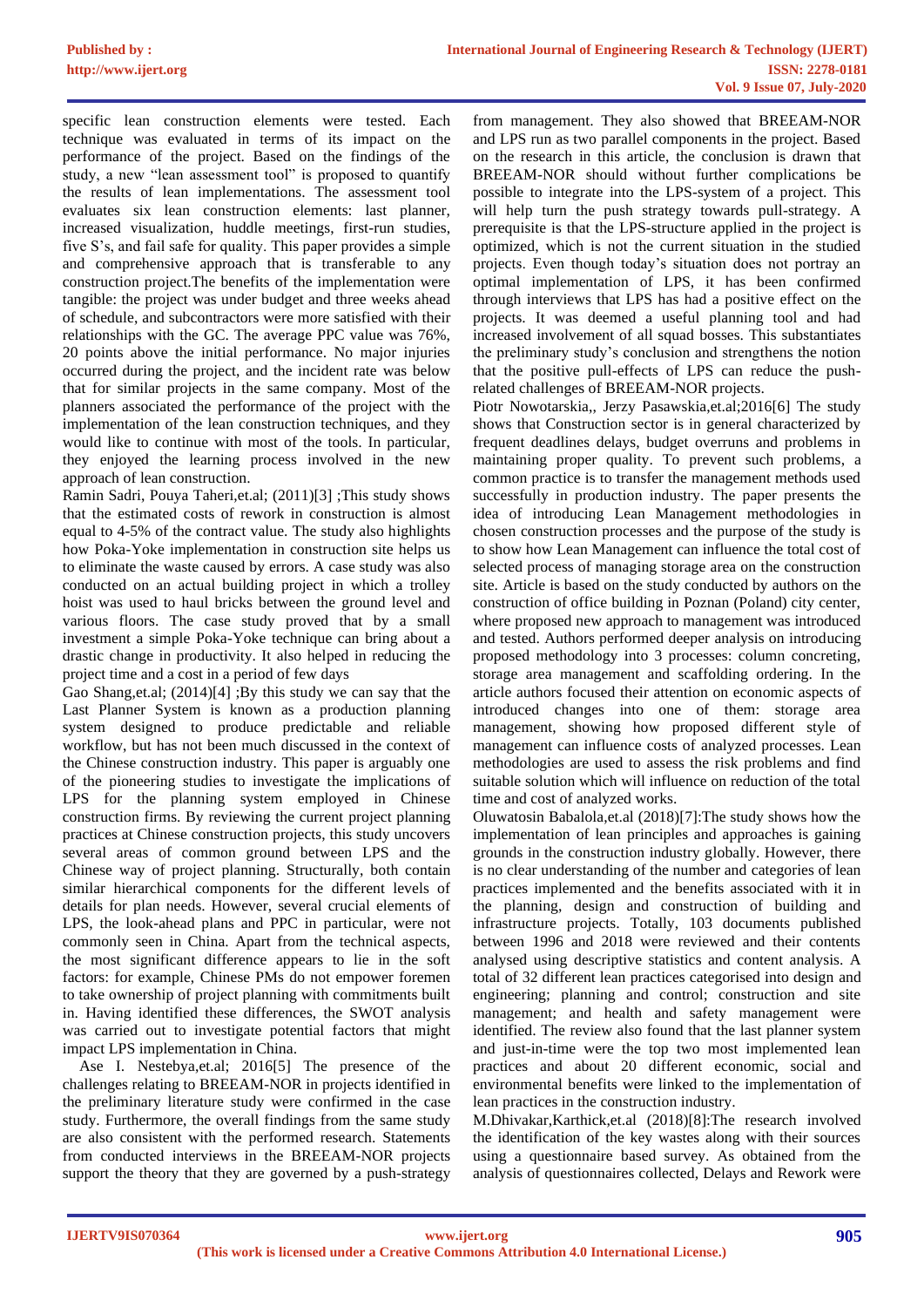the most critical wastes plaguing the construction practices. Their sources as found by Poor Management Control, Poor Planning and Shortage of the Resources Used. Phase 2 of the project involved the implantation of the Last Planner System at the extension to reduce / remove the wastes identified from the survey. It was observed that much more improvement could have been achieved if the contractor would have taken keen interest in the implementation of the LPS. There was also lack of interest among all the authorities to sit for a weekly review meeting to solve the problems causing the plan failures. The following recommendations are made on the basis of this research to improve the construction scenario.

• Weekly review meetings at all sites (1 site per day) in which all parties sit down and review the work done in the previous week, solve the problems to prevent reoccurrence, make look ahead plans and weekly plans using the LPS.

• As the Engineering cell is understaffed at the moment, it is recommended that a dedicated project management team be formed which will maintain the weekly plans to keep track of the project and organize the review meetings.

Daniel Heigermosera,et.al; 2019[9] The study shows that the productivity of the AEC industry has experienced a slow growth for several decades. In the last 50 years, productivity has dropped by almost 20%. Some reasons include an insufficient knowledge transfer from project to project, the lack of realistic site information, and a weak short-term planning and work plans. The development of BIM and other technologies, such as augmented reality, drones, and advanced building materials, which have all reached market maturity, has vast potential for improving productivity and efficiency in the AEC industry. To utilize the enormous potential a committed and collaborative effort will be required by the whole industry This study shows that, when combining Lean Construction practices with BIM, a collaborative environment that genuinely minimizes both tangible and intangible wastes in a construction project can be created.

Subhav Singh, Kaushal Kumar 2019[10] This study provides us with a review of the systematic literature review of the lean tool and lean construction papers published in the time frame from 2008 to 2018. The papers selected from the Scopus database by using the following filters: ten top-rated journals selected on the basis of cite score form Scopus, the only article having a key words ''lean construction", or ''Lean tool" were selected.The paper shows the most effective tool of the lean management. The last planner system, Poka-Yoke, 5S and JIT are seen to be the most effective tool of lean management.

#### 4.0 METHODOLOGY

Methodology is an identical way to find out the product of the research problem. It is a science of studying how a research is to be conducted and illustrates the work plan of the research.



#### 4.1 IMPLEMENTATION OF LAST PLANNER SYSTEM

This lean tool can be implemented in the construction of high raised structure High Crest at Mangalore my keen was completing the work within the duration and decreasing the cost of construction and saving the time and resources. By analyzing all the delays in the site, we found that this lean tool can be useful to overcome the delay in the project.

The Last Planner system is a lean tool, aims at increasing the faith in planning. Increasing plan reliability is done by taking action at several levels in the planning system.

The Last Planner planning cycle mainly consists of the master schedule covering an entire project, the look-ahead plan with problem analysis and the weekly work plan to measure percent plan complete.

The Master schedule: it mainly consists of sequence of activities and identifies all the works and the obstacles in the activity that has to be removed. It mainly defines what has to be done.

Look ahead Plan: in brief it mainly consists of planning for four or six weeks as per the master schedule, and it contains the details of the activities which has to be reached as per the schedule.

Weekly Work Plan (WWP): it can be termed as short term planning, it consists of sequence and size of the work that has to be completed in that week.

#### **Percent Plan Complete (PPC %) = <b>Number of tasks** completed /Total number of Activities $\times 100$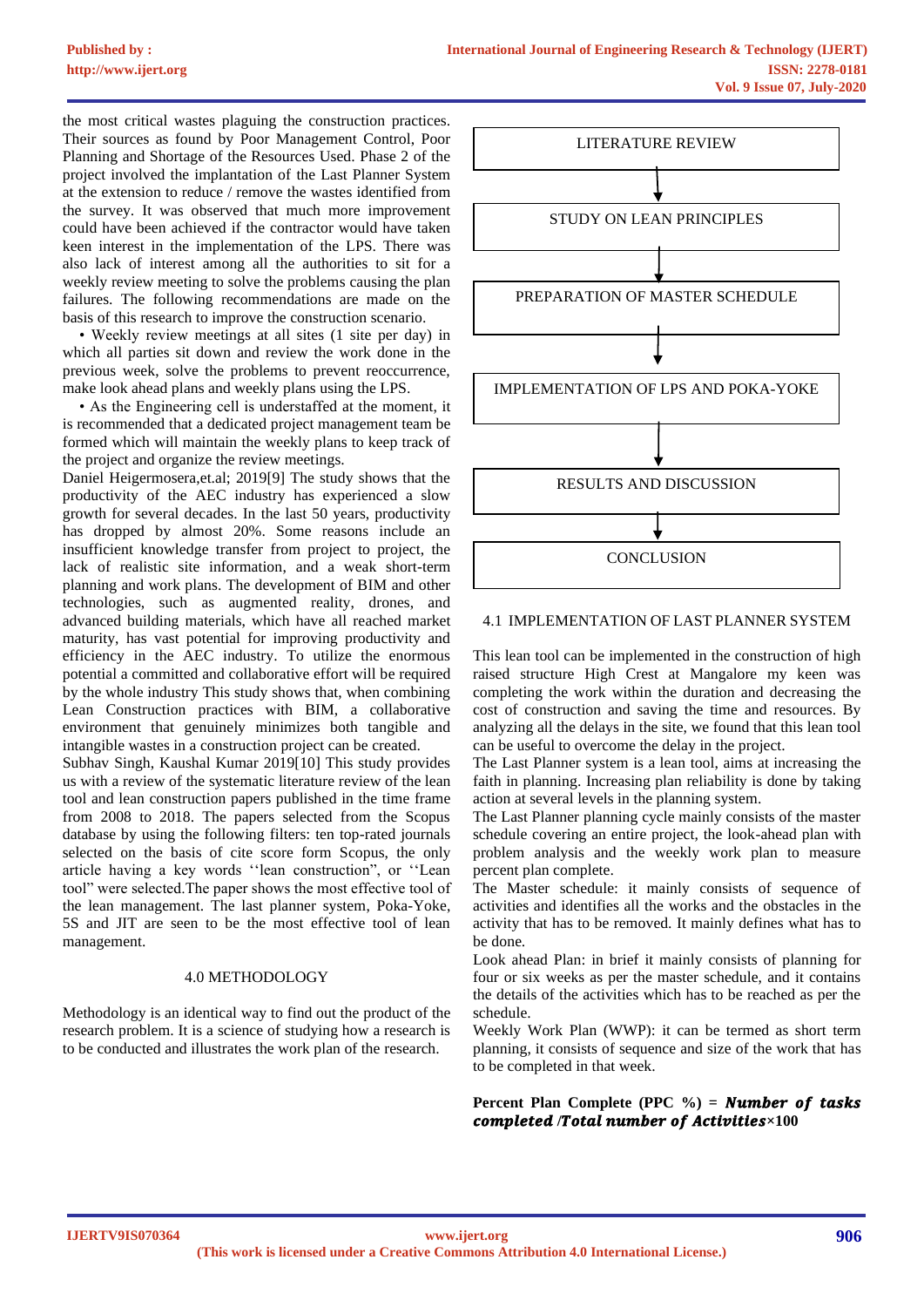| Weeks                    | Total no of<br><b>Activities</b> | No. of<br><b>Tasks</b><br>Completed | No. of<br>Incomplete<br>tasks | <b>PPC</b><br>(% ) |
|--------------------------|----------------------------------|-------------------------------------|-------------------------------|--------------------|
| $01/01/20$ -<br>07/01/20 | 10                               | $\mathcal{I}$                       | 3                             | 70.0               |
| $08/01/20$ -<br>14/01/20 | 7                                | 6                                   |                               | 85.7               |
| $15/01/20$ -<br>21/01/20 | 6                                | 6                                   | $\Omega$                      | 100.0              |
| 22/01/20-<br>28/01/20    | 6                                | $\overline{4}$                      | $\mathfrak{D}$                | 66.6               |
| 29/01/20-<br>04/02/20    | 4                                | $\mathfrak{D}$                      | $\mathfrak{D}$                | 50.0               |
|                          | 33                               | 25                                  | 8                             | 75.7               |

Table 4.1.1: Look Ahead Plan 1

From daily analysis and collection of data PPC from look ahead plan 1 was calculated. The average PPC is seen to be 75.7%.

| Weeks                          | Total no of       | No of        | No of          | <b>PPC</b> |
|--------------------------------|-------------------|--------------|----------------|------------|
|                                | <b>Activities</b> | <b>Tasks</b> | Incomplete     | (% )       |
|                                |                   | Completed    | tasks          |            |
| $05/02/20$ -                   | 11                |              | 2              | 81.82      |
| 11/02/20                       |                   |              |                |            |
| $12/02/20$ -                   | 10                | 8            | $\mathfrak{2}$ | 80.0       |
| 18/02/20                       |                   |              |                |            |
| 19/02/20-                      | $\overline{4}$    | 4            | $\theta$       | 100.0      |
| 25/02/20                       |                   |              |                |            |
| $26/02/20$ -                   | $\overline{4}$    | 4            | $\Omega$       | 100.0      |
| 03/03/20                       |                   |              |                |            |
| $04/03/20-$                    | 7                 | 6            |                | 85.70      |
| 10/03/20                       |                   |              |                |            |
|                                | 36                | 31           | 5              | 86.11      |
| Table 4.1.2: Look Ahead Plan 2 |                   |              |                |            |

The Look Ahead Plan 2 for the second month was implemented and the PPC was recorded by collecting the data. The average PPC for Look Ahead Plan 2 was found to be 86.1% which is higher than that of the first month.

## 4.2 IMPLEMENTATION OF POKA-YOKE

In Poka Yoke we first need to identify and list down all the problems that may occur in the construction site. These problems are listed down based on the past experience of the site engineer or the contractor. Problems are also identified during the weekly meeting between the client, engineer and the contractor. In my project the problems that may occur in the site are listed down for a period of 1 month.

After listing down of the problems the source from which the problem occurs has to be found out. This is mainly executed by the site engineer or the site in charge who is present at the site. Detection of the source helps in reduction of the continuous occurrence of the same problem. However, in practical in construction site even though the source of problem is known, sometimes the problems will occur at most often rate. It is mainly because of the misunderstanding or miscommunication between the labours, site engineer or any other person who is related to the construction site.

Conducting a weekly meeting at the construction site plays an very important role in implementation of Poka-Yoke. After identification and detecting the problems the solution for these has to be derived. The solution to these problems is

derived in the weekly meeting which consists of client, contractors, engineers and other staffs who work on the site. In this project after the meeting with client contractors and engineers the problems were divided into two types; They are;

1. Material Related Problems

2. Non material or labour related problems.

All the problems that may occur in the month of March-April 2020 were listed down and the solution for the same was derived.

In a weekly meeting all other problems which was not in the list will be recorded by the site engineer and these problems will be highlighted in front of other officials during the weekly meeting. Solution to these problems will be derived during this meeting.

After a certain period of time the most occurred problems are highlighted in terms of Red, Orange and Green colour indicators.

Red being the most occurred problem; which requires more attention.

Orange is moderate; which also requires a attention Green is very rare and not occurred.

| <b>Material Related Problems</b> | <b>Solution to the Problem</b>                                                                                                        |  |
|----------------------------------|---------------------------------------------------------------------------------------------------------------------------------------|--|
| Machineries Breakdown            | Having an extra machinery or<br>an mechanic whose available at<br>site.                                                               |  |
| Improper placing of materials    | Material has to be placed on a<br>proper and suitable platforms                                                                       |  |
| Mishandling of materials         | Wastage has to be minimized.<br>Proper record of the materials<br>has to be maintained.                                               |  |
| Shortage of the materials        | Required amount of the<br>materials has to be stored or has<br>to inform early so that the<br>material can reach the site on<br>time. |  |

Table 4.2.1: List of Material Related Problems

| <b>Non-Material Related Problems</b> | <b>Solution to the Problems</b>                         |  |
|--------------------------------------|---------------------------------------------------------|--|
| Stagnant Water                       | Prevention of water blockage.                           |  |
| Labour Problems                      | Having a good relationship with<br>labours              |  |
| Defective work                       | Proper method of working has to<br>be followed          |  |
| Miscommunication                     | Proper and clear message has to be<br>given.            |  |
| <b>Health Issues</b>                 | First aid kits should be readily<br>available at site.  |  |
| Transportation                       | Proper transportation facilities<br>have to be provided |  |

Table 4.2.2: List of Non-Material Related Problems

## 5.0 RESULTS AND DISCUSSION

The two main effective lean tools were implemented on the high raised structure in Mangalore. The two main effective